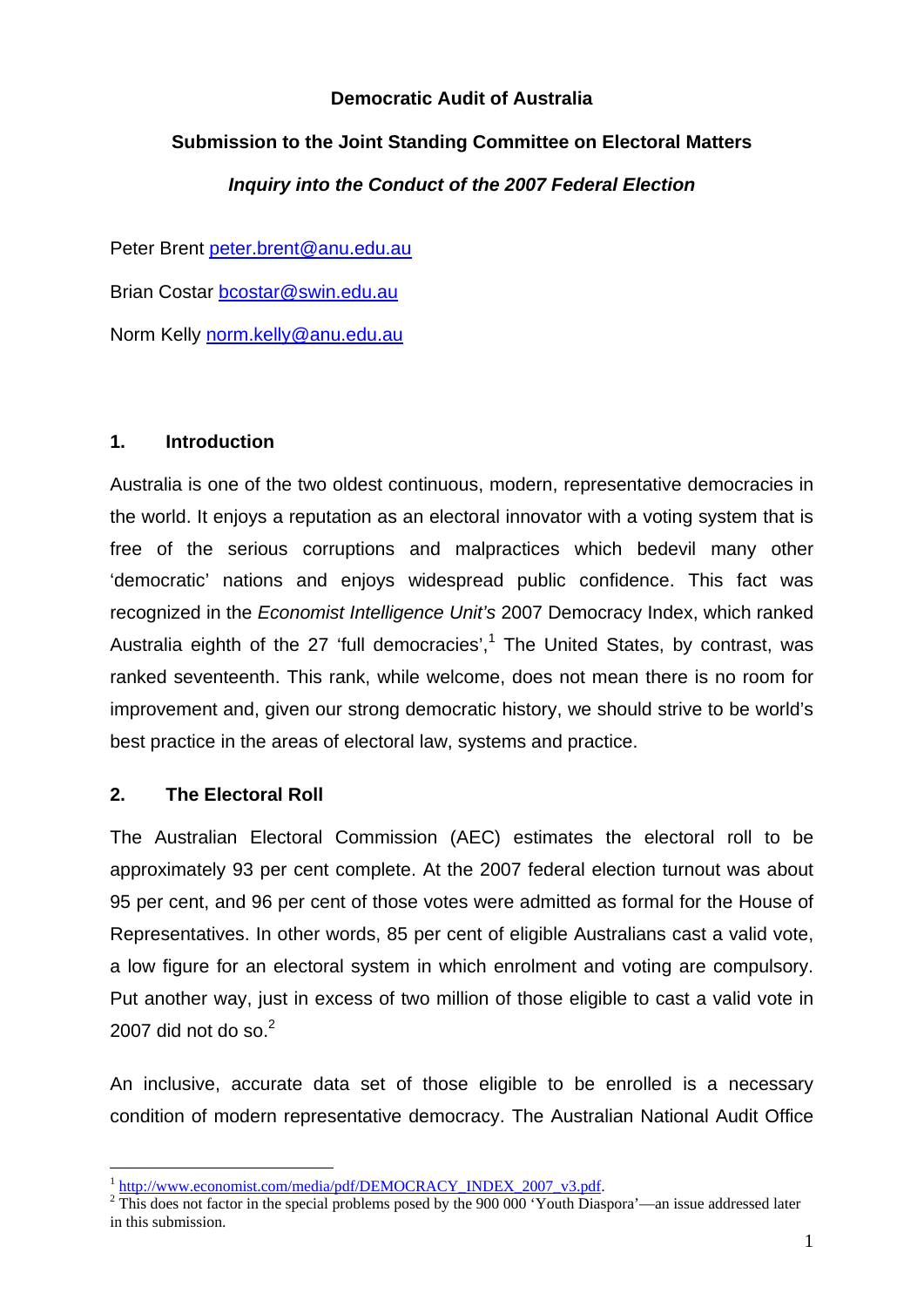has described Australia's electoral roll as being of 'high integrity'<sup>3</sup>, yet the roll is not keeping pace with population growth.

While the AEC is mandated to remove from the roll those who are not eligible – and by mining data bases such as Centrelink and Australia Post it does so very efficiently – automatic deletion is not mirrored by automatic enrolment. Put bluntly, 'the AEC is getting much better at taking people off the roll, but not at putting them on'.<sup>4</sup>

At present, when the AEC discovers an enrollee has moved address, it deletes the person from the roll and sends a letter and an enrolment form to their new address. Only 30 per cent of these forms are returned completed. (The AEC's Annual Report 2006-07 reported a total of 1.6 million address changes for that year; this does not include those who changed address but did not return an enrolment form). The same data sources that the AEC uses to delete voters from the roll could be used to automatically enrol voters, who would then be advised of the enrolment and invited to correct any inaccuracies.

## **Recommendations**

1

• That the Commonwealth Electoral Act (CEA) be amended to require the AEC to automatically reinstate those deleted from the roll because of change of address.

• That the CEA be amended to permit the AEC to automatically enroll eligible 18 year olds who can be identified by State Education Department and other data bases.

That an electronic version of the roll be used at each polling place so that would-be voters can determine immediately where they are enrolled. (The adoption of these first three recommendations would resolve the problems associated with 'provisional votes', of which only 14 per cent were admitted to the House count in 2007.)

• That the current (post-2006) proof of identity requirements to enroll be removed.

• That the current *enroll to vote* form be significantly simplified—removal of the ID requirements will facilitate this.

That enrolment online be permitted. This is particularly important for young citizens.

<sup>&</sup>lt;sup>3</sup> Australian National Audit Office, *The Integrity of the Electoral Roll*, Canberra, 2002, p 11.<br><sup>4</sup> Poter Brant, 'Time to introduce outpmatic angelment in Australia', Democratic Audit of Au

Peter Brent. 'Time to introduce automatic enrolment in Australia', Democratic Audit of Australia, *Discussion Paper 3/08*, February 2008, p 3.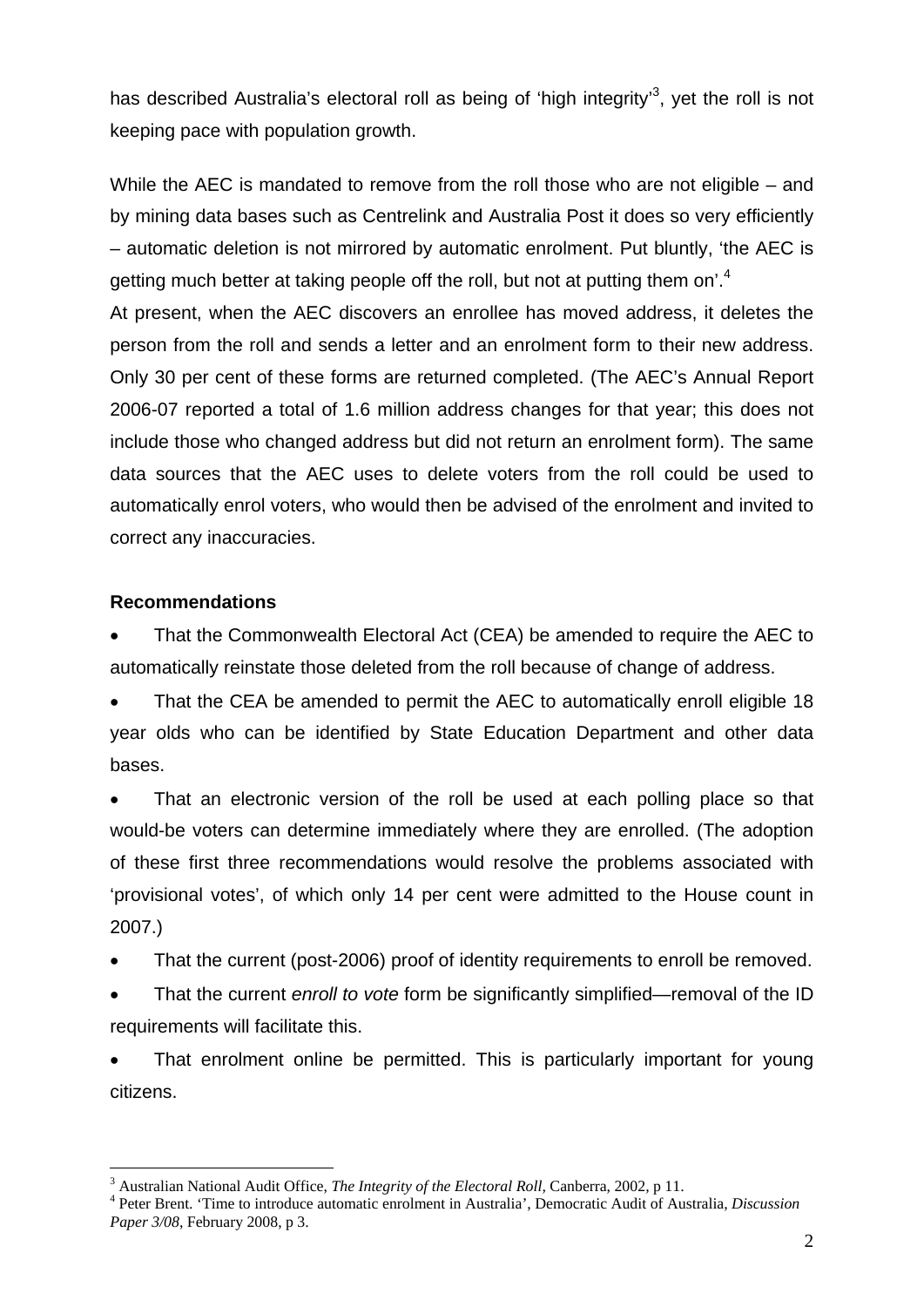That an automatic enrolment system, which utilizes modern data base management practices and information technology be developed to create an inclusive, highly accurate and fraud-proof roll.

# **3. Roll Closure**

The current roll is required to 'close' to allow sufficient time to print the Certified List of Voters used at polling places on election day and for pre-polls. A move to a fully electronic roll, rather than the current paper-based one, would remove the need for roll closure and permit enrolment as late as election day, as already occurs in countries such as Canada and New Zealand and some states of the United States.

## **Recommendations**

• That, as a minimum and interim measure, the 'period of grace' which (before 2006) permitted new enrolments and updates for seven days after the issue of the writ be reinstated.

That the issue of the date of roll closure be canvassed in the government's proposed Green Paper reform process

# **4. The Franchise**

Our recommendations concerning the definition of the franchise come under five headings:

# *Uniformity for parliamentary elections*

A uniform franchise for state, territory and federal electoral enrolment is desirable on at least two pragmatic grounds. One is ease of joint roll maintenance. The other is to promote public understanding of their voting entitlements. Given the importance of an inclusive franchise, uniformity must be on the basis of the 'highest common denominator' rather than compromise down.

# *Prisoners*

The High Court decision in *Roach v Electoral Commissioner (2007)* was welcome on two grounds: for the first time it recognised an (implied) constitutional entrenchment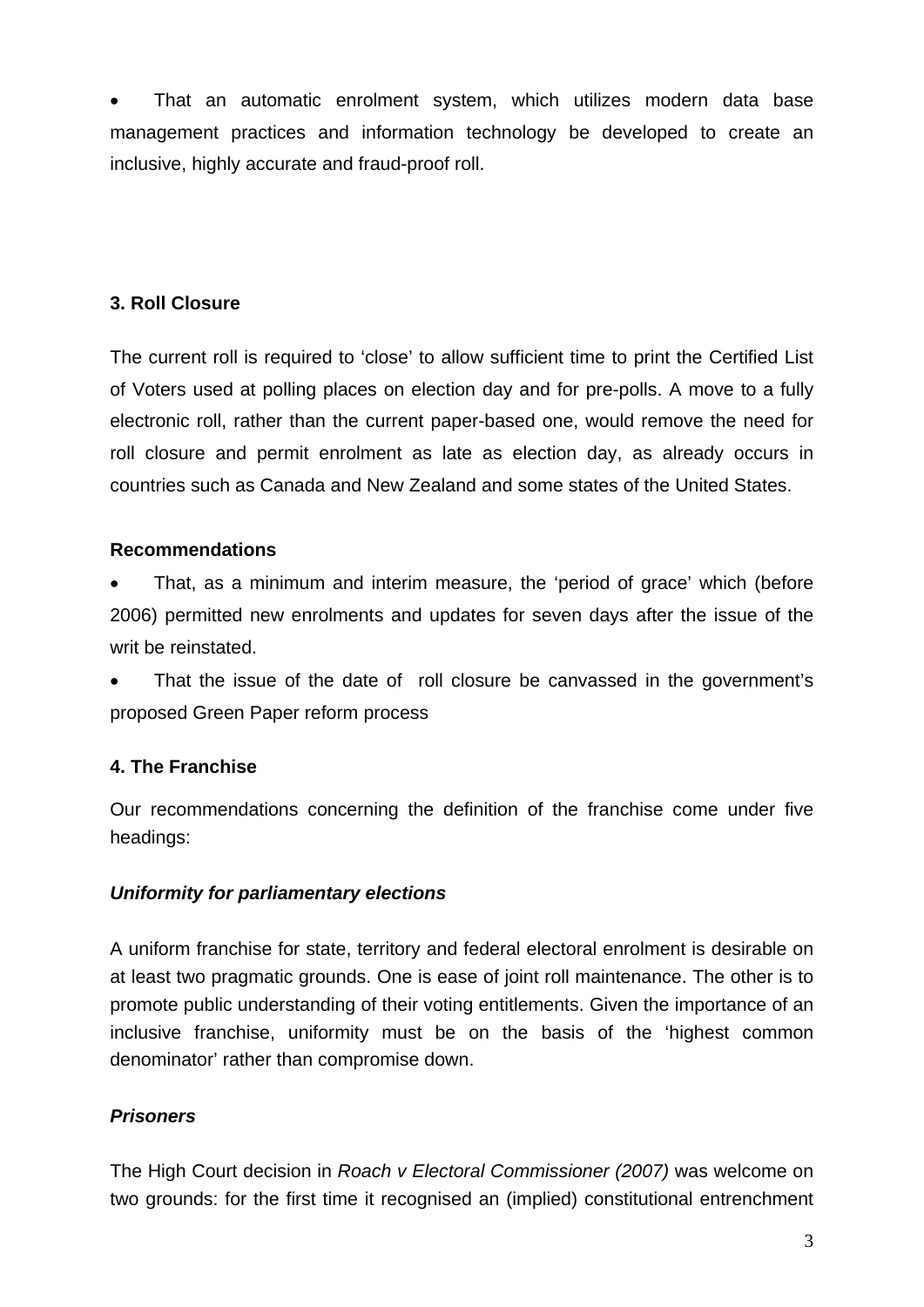of a universal adult franchise – albeit subject to 'proportionate' exclusions through legislation; more particularly, it protected the right to vote of 'short term' prisoners.

As a consequence of the ruling, the parliament's 2006 complete ban on convicted prisoners voting at federal elections was overturned. Prisoner enfranchisement defaulted to the prior law (ie disenfranchisement during a sentence of three years or more).

Prisoner enfranchisement has been treated as a political football. Prisoners who are citizens of full capacity to vote should be enfranchised (indeed this is the trend in comparable countries, eg Canada and New Zealand). This fits the logic of compulsory voting and of the sentencing purpose of rehabilitation. Arguments against prisoner voting are essentially symbolic (harking to discredited notions of 'civil death' or abstract ideas of the 'social contract').

## **Recommendations**

- That prisoner disenfranchisement be abolished.
- To help overcome concerns that not all prison authorities facilitate prisoner polling, the attention of state corrections ministers and officials be drawn to S 327(1) of the CEA.<sup>5</sup>

# *Expatriate Voting*

1

This topic has been on the agenda of the JSCEM for many years. Over time, the entitlement to be enrolled as an 'eligible overseas elector' has been liberalised, both in terms of definitions and administrative hurdles. However, the liberalisation has not been back-dated. This has created several classes of expatriates, depending on date of departure, and led to a situation where relatively few citizens abroad are able to exercise the franchise.<sup>6</sup>

We do not wish to offer a detailed position on this matter. In general, however:

 $5 S 327 (1)$  'a person shall not hinder or interfere with the free exercise or performance, by any other person, of any political right or duty that is relevant to an election under this Act Penalty: \$1,000 or imprisonment for six months or both'

<sup>6</sup> See Graeme Orr, 'Citizenship, Interests, Community and Expression: Expatriate Voting Rights in Australian Elections' in Kim Rubenstein (ed), *Law and Policy Papers* (*Cosmopolitan Citizenship: Legal Issues for the EU and Australia* (working title), Federation Press, in press, 2008).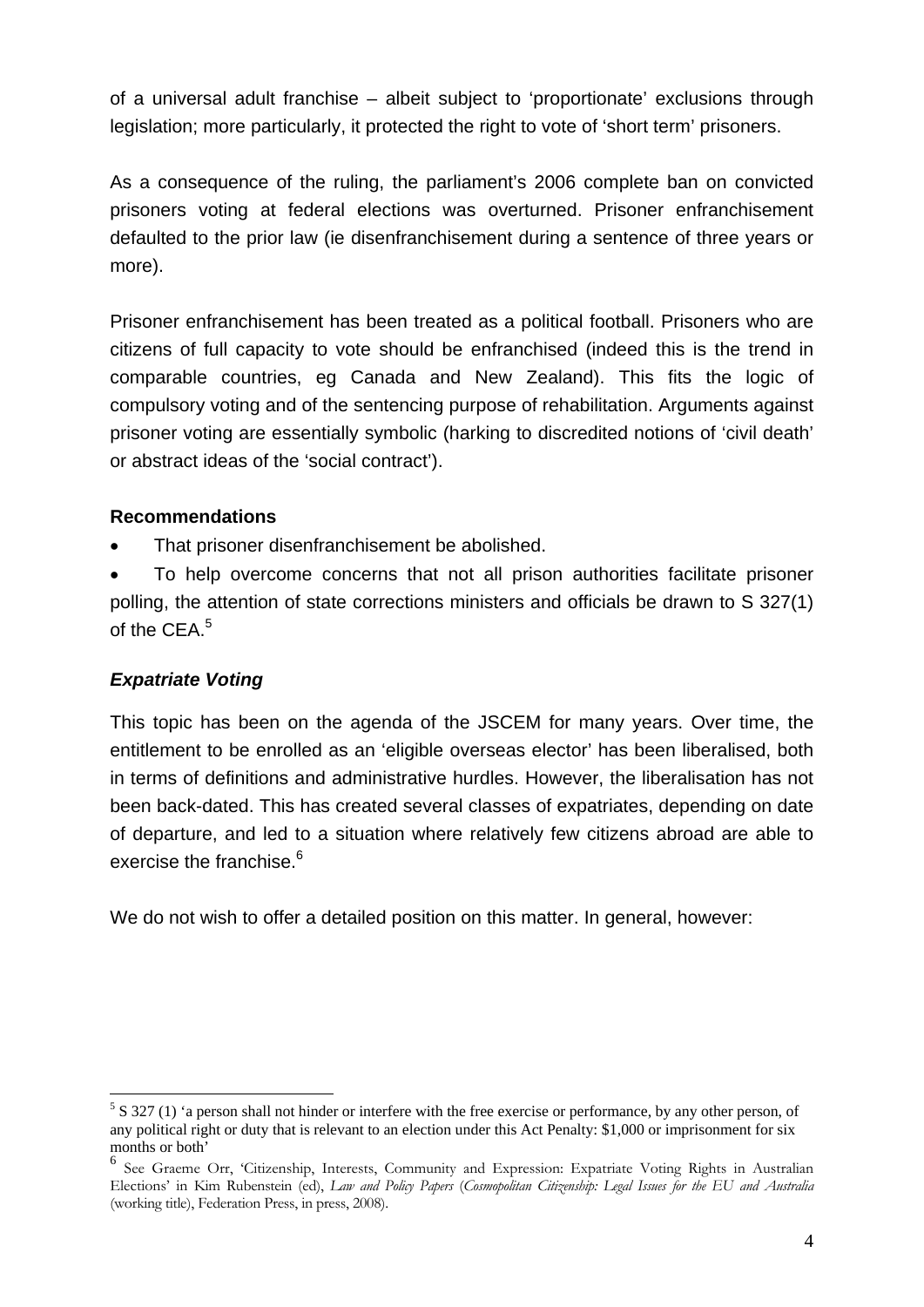We support the efforts of the Southern Cross Group to achieve an equality of treatment between existing expatriates, regardless of whether they left Australia under more restrictive or more liberal definitions and administrative processes.<sup>7</sup>

We do not support a completely open system: one that would allow citizens abroad to enrol or remain on the roll indefinitely without showing any ongoing connection. (Among other things, given that permanent residents of Australia, who typically have intimate community connections, have no right to vote, it would be strange to have a purely open ended expatriate franchise). A requirement to formally renew one's desire to remain enrolled and re-declare an intention to return sometime in the future, or the act of exercising the vote once in a three year cycle, is a reasonable expectation to remain on the roll.

## *Exclusion of those of 'unsound mind'*

<u>.</u>

This disqualification is neither defined in the legislation nor by common law decision. Electoral commissions are left to rely on medical or other evidence, adduced ad hoc, typically by relatives or carers.

On its face, some exclusion may be justified, either because compulsory voting may be a burden to some with intellectual/mental disabilities, or out of concern that the votes of those with serious intellectual/mental dependency may be exercised by their relatives/carers without regard to the vote holders' wishes.

But besides being unduly vague, the term 'unsound mind' may have offensive connotations. It also leaves some vulnerable citizens at the mercy of permanent disenfranchisement at the hands of their relatives/carers. This may be a particular issue in relation to younger people. It also tends to assume a static model of mental health impairment, whereas many people experience periods of greater and lesser (or nil) impairment.

We support the principle of universal and compulsory enrolment, which has long underpinned Australia's franchise. This should apply to all citizens, and not exclude a class defined over-broadly and over-vaguely defined according to what may not be a permanently severe impairment.

Compulsory enrolment is also a feature of New Zealand's system. In New Zealand, the rule is clear: only persons detained under the Mental *Health (Compulsory* 

<sup>7</sup> Southern Cross Group, *Primary Submission to JSCEM Inquiry Into Civics and Electoral Education,* 19 June 2006.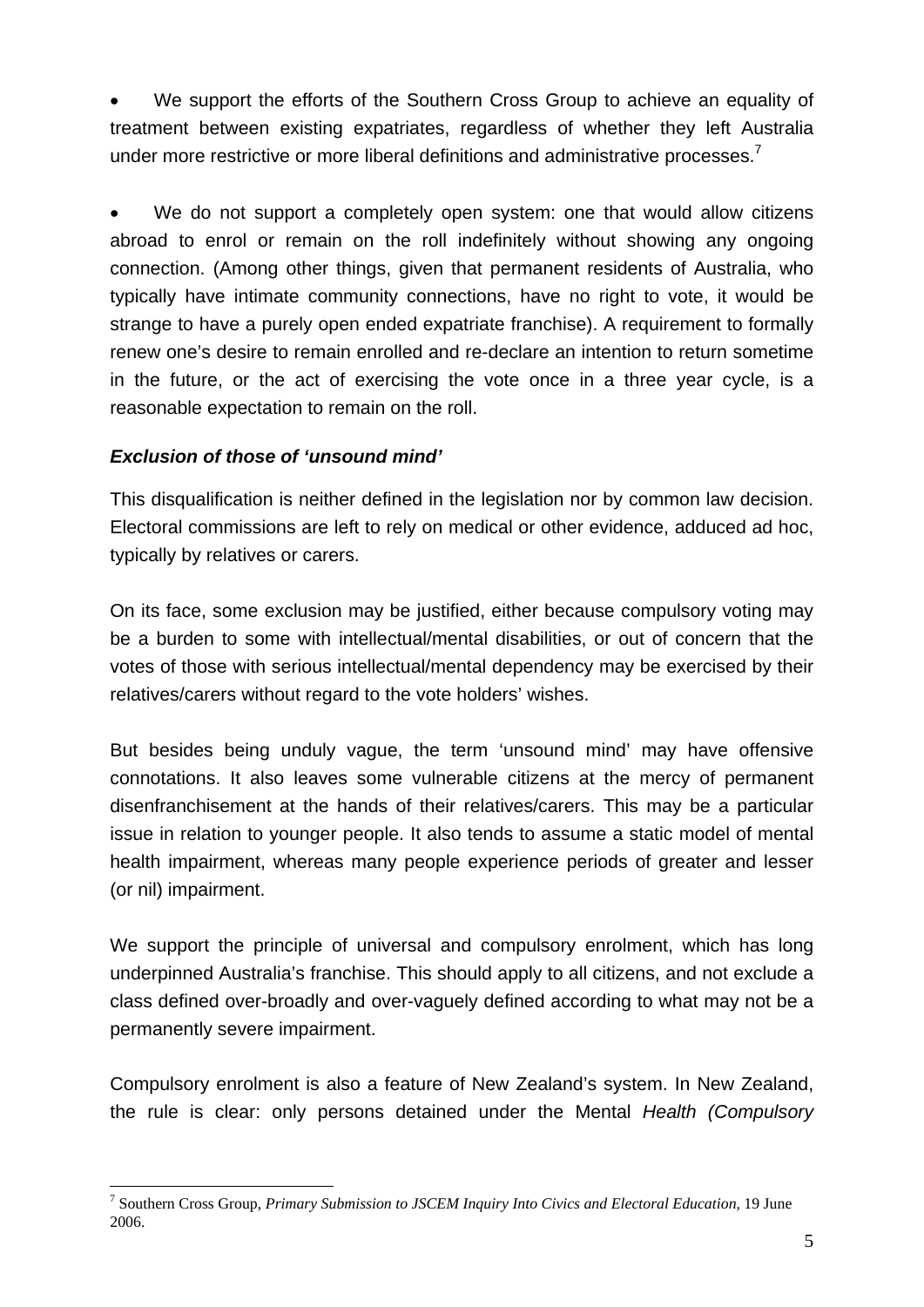*Assessment and Treatment) Act 1992* (NZ) are denied enrolment – although they can enrol immediately upon their release (*Electoral Act* (NZ) section 80(1)(c)).

# **Recommendations**

• That a similarly narrow disqualification to that of NZ be enacted in Australia, with reference to equivalent 'certification' under the relevant mental health legislation.

• That the Electoral Commissions retain the discretion to accept as a 'reasonable excuse' for failure to vote, a letter from an elector or their relative/carer (with or without some evidence from a medical professional) stating that the elector was impaired by mental illness or intellectual disability on polling day. In doing so, we would simply be treating such issues as on a par with any other medical or emotional condition. The Commissions could also be empowered to keep a register of those electors for whom there is medical evidence of indefinite/permanent intellectual impairment, to whom no 'show cause' notice need be sent.

• That the Commissions should be funded to undertake a programme of educating those concerned about these enhanced rights and expectations, through disability support groups, for example.

## *Permanent Residents and Citizenship*

Currently only Australian citizens and a small number of British subjects who were on the roll (and 're-enrolled') prior to Australia Day 1984 are entitled to be enrolled and to vote. Some countries, for example, New Zealand, do permit permanent residents ('resident aliens') to vote under various conditions. $8$ 

Since 2005 the hurdles for permanent residents seeking Australian citizenship have been raised: the period of required residency has been doubled from two years to four; and a 'Citizenship Test' imposed. Of course, the higher the hurdles for citizenship, the fewer people will be on the roll and be able to vote.

## **Recommendations**

<u>.</u>

That, while citizenship remains a necessary condition for such a fundamental civil right as voting, the path to citizenship should be clear and non-discriminatory, with barriers restricted to the truly necessary and no more.

<sup>8</sup> See David C Earnest, 'Voting Rights for Resident Aliens: A Comparison of 25 Democracies', *Northeast Political Science Association Conference,* 7 November 2003.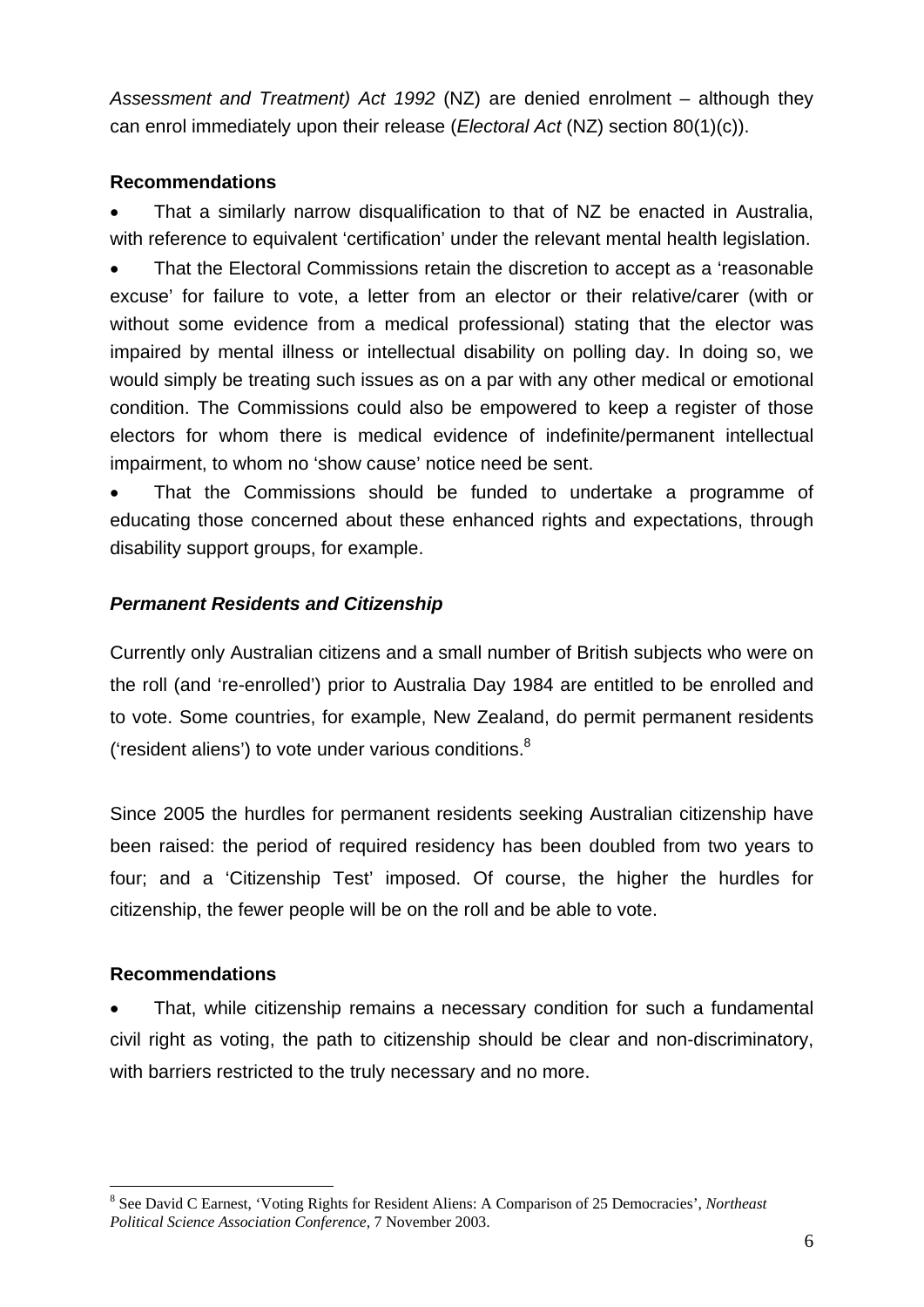• That serious consideration be given to permitting permanent residents (under certain conditions) to enroll, as is the case in New Zealand and is currently being adopted in Ireland.

#### **5. Informal voting**

While it is true that the percentage of informal House votes declined in 2007 (3.95 per cent) compared to 2004 (5.18 per cent), this was still the fifth highest on record. Informal voting levels have never really recovered from the spike experienced in 1984 which was a by-product of the introduction of 'above the line' voting for the Senate. The later adoption of optional preferential voting in NSW and Queensland exacerbated the problem. AEC research suggests that approximately 50 per cent of all informal ballots are unintentional.

## **Recommendations**

- That consideration be given to adopting OPV for the House of Representatives and for the 'below the line' Senate ballot.
- As an alternative to OPV, that a version of the 'savings 'provision that was in the CEA from 1983 to 1998 be reinstated.<sup>9</sup>

## **6. Funding and disclosure**

The regulation of 'political money' is one of the most complex, controversial and seemingly intractable problems currently on the Australian political agenda. The issues have been extensively canvassed in successive JSCER/JSCEM inquiries and reports and elsewhere since 1983 and we do not intend to take up the Committee's time with a lengthy recapitulation.<sup>10</sup> We wish, however, to make a number of recommendations which we could elaborate on at Hearings.

Impoverishing the political parties would harm representative democracy; parties need income to maintain their administrations and discharge their important functions both during and between elections. Because of the fungibility of money, all funding and disclosure (FAD) regimes will have loopholes and it would be counter-productive to attempt to close all of them. Australia's FAD scheme should be based on firm

<sup>1</sup> 

<sup>&</sup>lt;sup>9</sup> *Electoral Newsfile,* No. 72, August 1998, p 3.<br><sup>10</sup> See for a discussion of the problems: Sally Young and Joo-Cheong Tham, *Political finance in Australia: a skewed and secret system,* Democratic Audit of Australia, Report No.7, Canberra, 2006.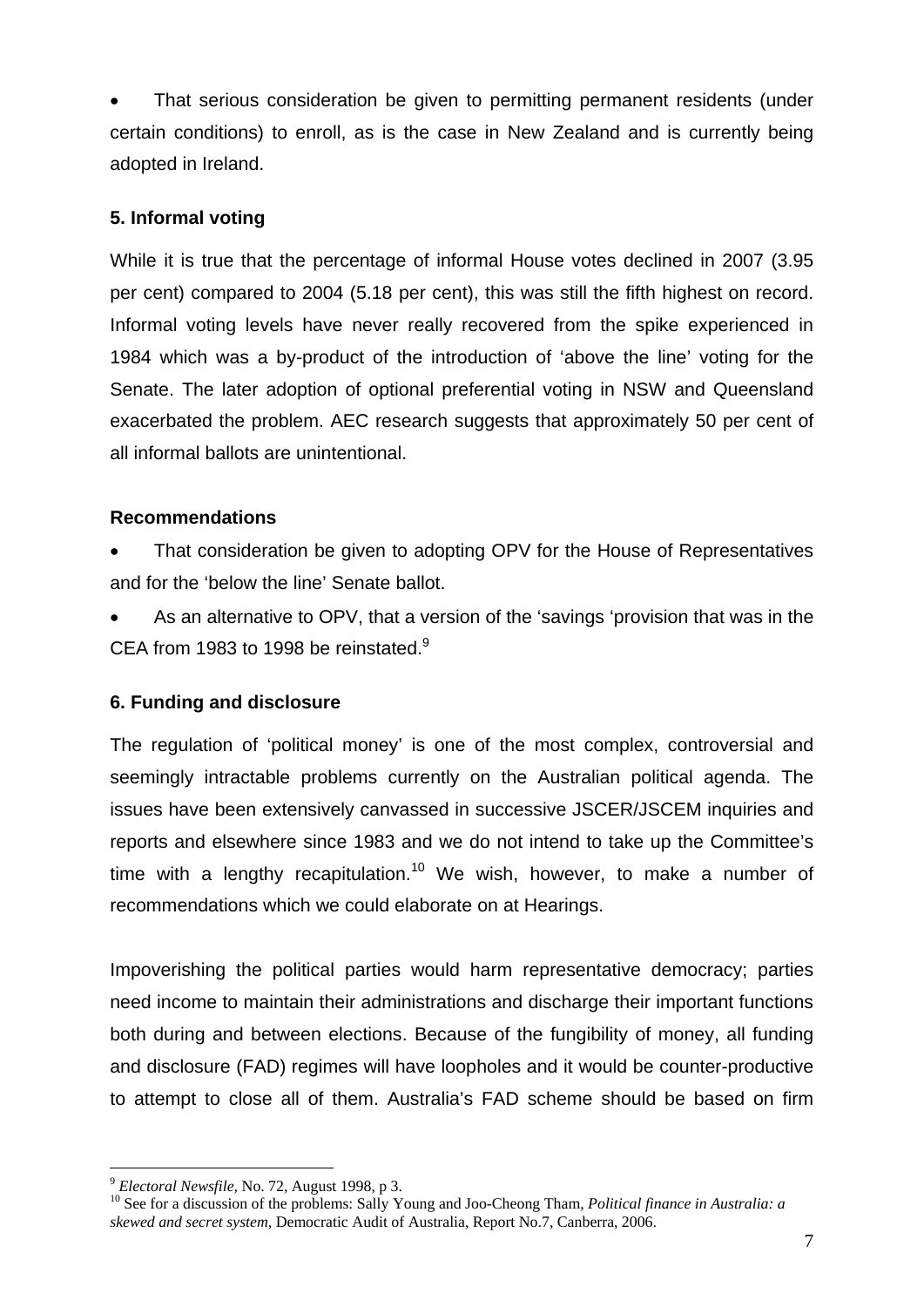principles and not be over-burdened with administrative or regulatory detail. (We concede that achieving the latter will be a challenge).

#### **Recommendations**

That, to facilitate the implementation of reforms listed below, the CEA be amended so that the House of Representatives has a fixed election date – say the first Saturday in December in the third year of an electoral cycle. This will allow the declaration of an 'election period' unrelated to the issue of the writ. (This does not require constitutional amendment, but would need to anticipate s 57 dissolutions – which are relatively rare – and the Governor General's reserve powers – though the latter has been exercised only once since 1901). Liaison with those states that already have fixed-date elections will be necessary.

• That, if the fixed-date recommendation is not accepted, the 'election period' could be nominated as the 26 weeks prior to the cessation of the House of Representative's term (s 28 of the constitution).

That the Commonwealth adopt modern practice, which has been to extend parliaments to four-year terms – as all Australian jurisdictions, apart from the Commonwealth and Queensland, have done in the past few decades. The benefits of longer terms are many, including improved policy-making and business confidence, and the reduced cost of elections.<sup>11</sup> Although this change would require constitutional amendments, and raises issues regarding the length of Senate terms, we recommend that the introduction of four-year terms should be set as a goal.

That, in order to achieve maximum transparency of the original source of political donations, the CEA be amended to provide for an internet-based, graduated<sup>12</sup>, in-time accounting system of disclosure similar to that used successfully by the New York City Campaign Finance Board for many years, and that the obligations to disclose extend to parties, candidates and third-party campaign entities.

1

 $11$  JSCEM 2004 election report, p.166.

<sup>&</sup>lt;sup>12</sup> Under the NY scheme the requirement for disclosure becomes more frequent closer to the election date. See http://www.nyccfb.info.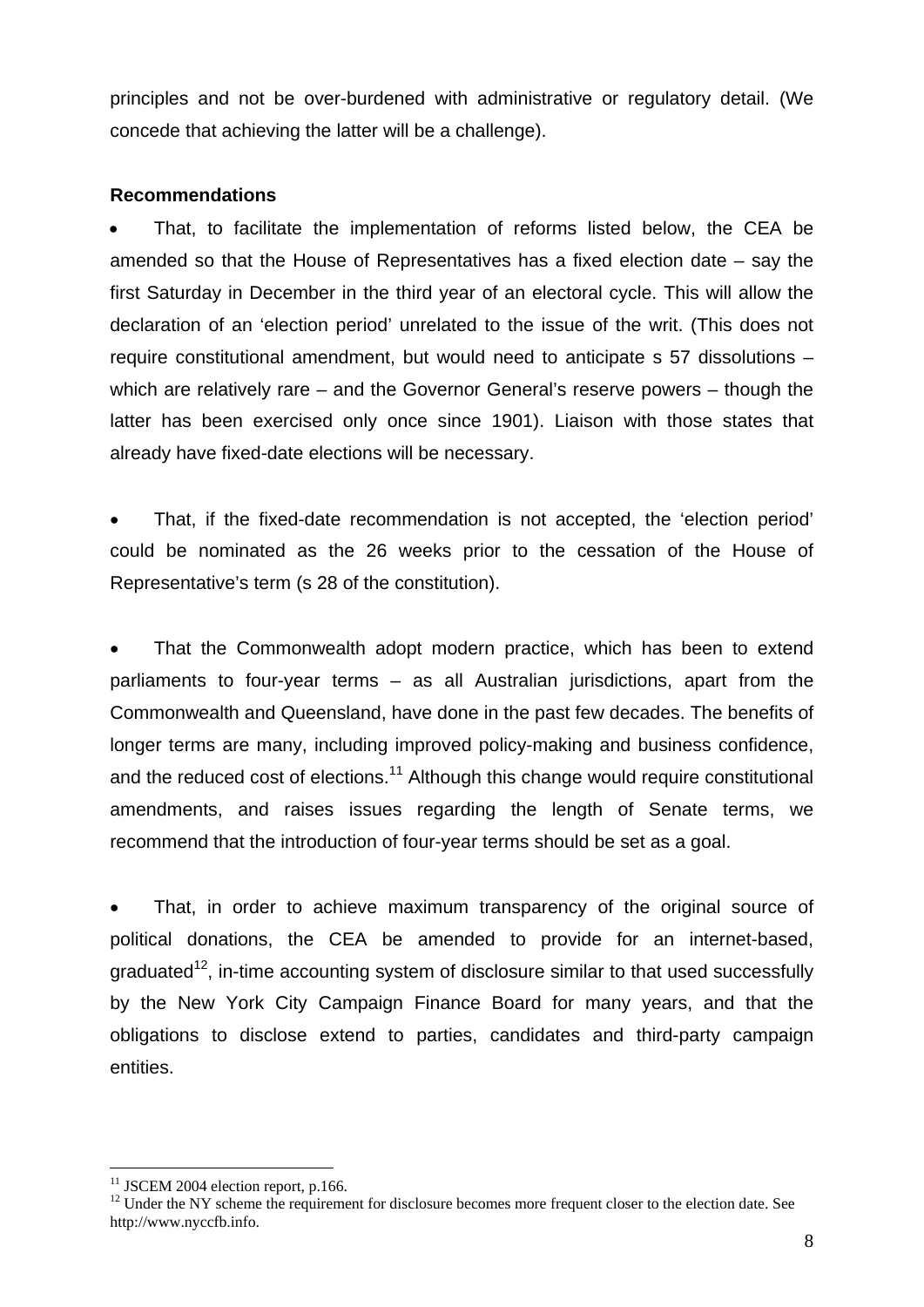That, given the adoption of the NY Model, we recommend that all campaign donations to parties, candidates and third parties of \$50 and above be required to be disclosed.

• That, to slow the 'arms race' of fund raising by the major political parties, restrictions be placed on TV advertisements by political parties, candidates and third parties during the identified 'election period'. This can be done in ways which will not fall foul of the 'implied right of political communication' identified by the High Court in the 1992 *Australian Capital Television Case.*

• That donations to political parties and associated entities from corporations and trade unions not be permitted and that attempts at 'smurfing' (ie the splitting of large donations among directors, employees, members etc) attract appropriate penalties.

That non-citizens usually resident abroad not be permitted to make political donations – though we note that this is little more than symbolic because it can easily be circumvented by the use of local agents.

• To encourage grass roots donating, we recommend very limited tax deductibility.

That donations from individuals to registered political parties be limited to \$1 000 per annum and \$1 000 per annum to individual candidates.

That the current loophole in the CEA whereby the federal, state and territory divisions of registered political parties are treated as separate legal entities be closed.

That there should be the highest degree of uniformity of FAD regimes across federal, state and territory jurisdictions by way of mirror legislation. To achieve this, and to cover local government elections, we recommend that the matter be referred to COAG.

• That, while recognizing that it has not achieved the 1983 stated goal of restraining excessive campaign expenditure, a level of public funding of parties and candidates be retained. To abolish it would disproportionately impact on minor parties and Independents.

9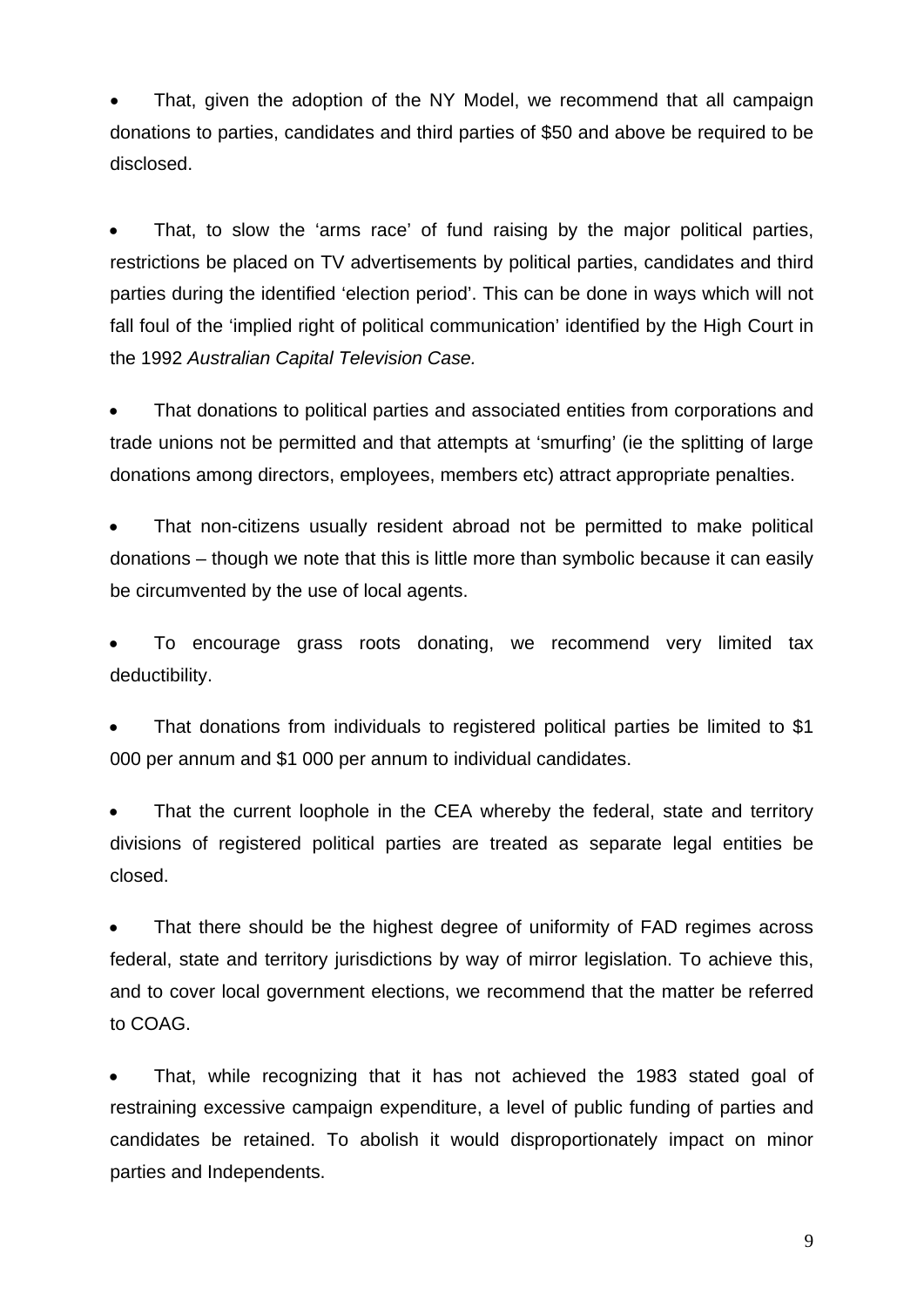• That public funding should be retained as an automatic entitlement for parties and candidates achieving at least 4% of the primary vote.

If a change to the administration of the public funding system—based on the production of receipts—is deemed necessary to prevent 'profiteering', allowable receipts should include administrative (ie office rental and wages) as well as direct campaign costs.

Where a candidate/party's funding entitlement is greater than its expenditure, the difference could be initially withheld to made available should the candidate/party contest the following federal election.

• That the banning of all private donations *not* be replaced by complete public funding of election campaigns. The first may be unconstitutional and the second raises the question as to how much the taxpayer should contribute to political parties, which then transfer most of the public funds received to private corporations such as advertising agencies and media organizations.

• That a Campaign Funding Authority be created to regulate the FAD regime – see below.

## **7. Electoral administration**

## **Review of the** *Commonwealth Electoral Act 1918*

All other Australian jurisdictions have refreshed their electoral legislation in the past couple of decades. While the CEA is regularly amended and updated, there is a need for it to be overhauled to incorporate modern electoral practices. Also the Act could be drafted in more logical sequence. A review of the Act could also be a vehicle towards greater uniformity (where desirable) and efficiency in electoral administration among Australian jurisdictions.

A review process could be tasked to an organisation such as the Electoral Council of Australia and , and would include issuing a discussion paper as part of a public consultation process. The review should be treated as a separate process to the progress of other electoral reform agendas that the government or JSCEM may propose.

#### **Recommendation**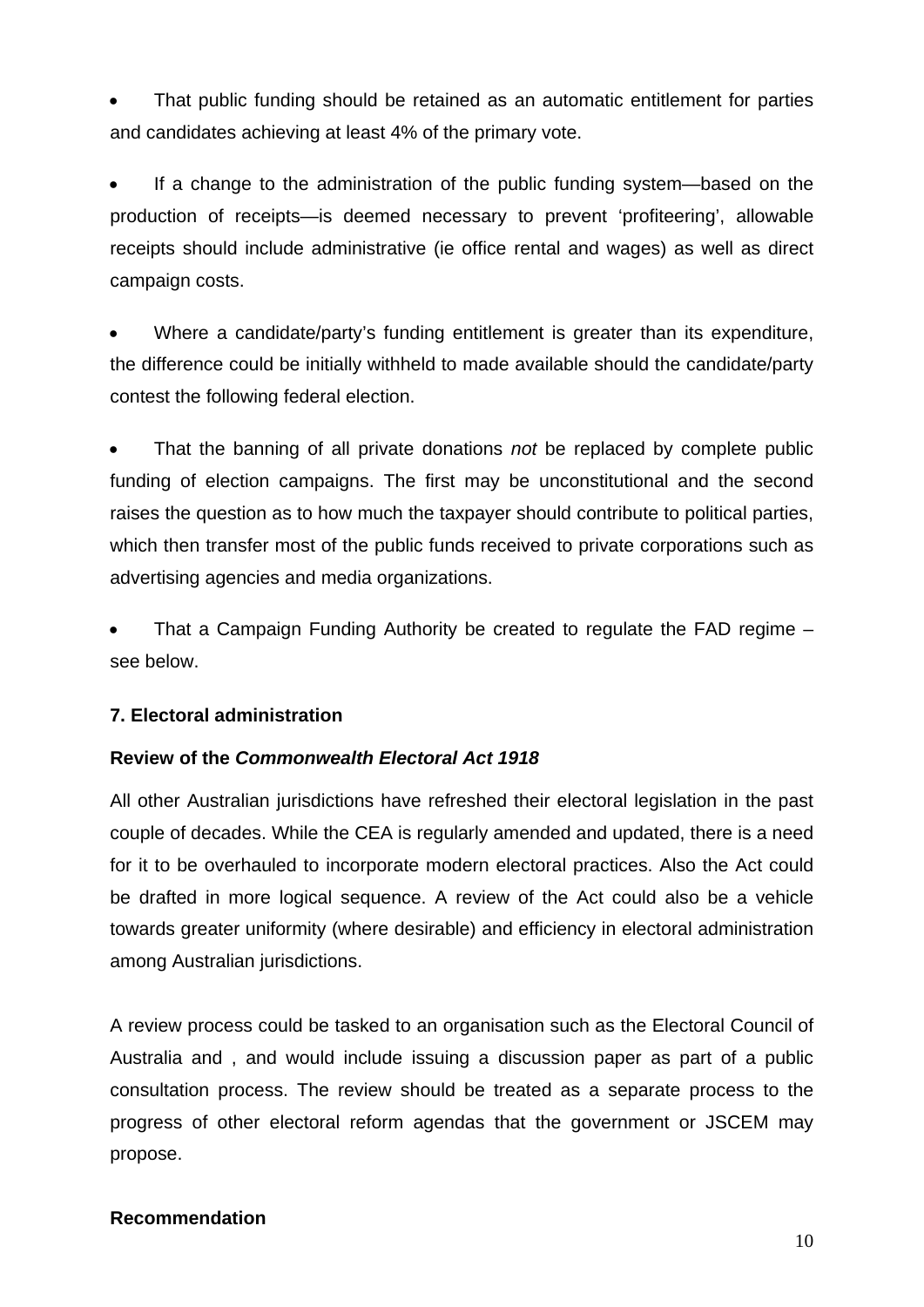• That a comprehensive review of the *Commonwealth Electoral Act 1918* be initiated.

## **Electoral Commissioner Appointments**

*Length of tenure* – Currently Commissioners are appointed for five years, although appointments of up to seven years are allowed.<sup>13</sup> This means that the experience gained by a Commissioner being responsible for one general election is then often lost by the time the next election comes around. Other Australian jurisdictions appoint commissioners for periods up to 10 years (NSW, Victoria) or in the case of South Australia, to the age of 65.

Mandatory longer-term appointments, ideally for seven to ten years, for the Commonwealth Commissioner, would also provide a greater degree of independence for the Commissioner.

#### **Recommendation**

That the CEA be amended to ensure Commissioner appointments are for a minimum seven year term.

*Selection process* – The current practice of appointing commissioners in the absence of consultation with other parties and Independents, is outdated and currently remains only in the Commonwealth, NSW and Victorian jurisdictions.<sup>14</sup> Two jurisdictions (South Australia and Queensland) engage parliamentary committees in the selection process, while the remaining jurisdictions require the government to consult with parliamentary parties, Independents and/or presiding officers prior to making an appointment.

A formal consultative process prior to appointment would also do away with perceptions of partisanship that has been levelled at Commonwealth commissioners on occasion in recent times.

## **Recommendation**

<u>.</u>

<sup>&</sup>lt;sup>13</sup> The first Commissioner, Professor Colin A Hughes, was appointed for seven years (however, he resigned after five years). All subsequent appointments have been for five years.

<sup>&</sup>lt;sup>14</sup> Victoria's Public Accounts and Estimates Committee has recommended that the Electoral Commissioner should be appointed by a resolution of both houses of parliament, following a recommendation from the appropriate parliamentary committee (as is currently the process in South Australia).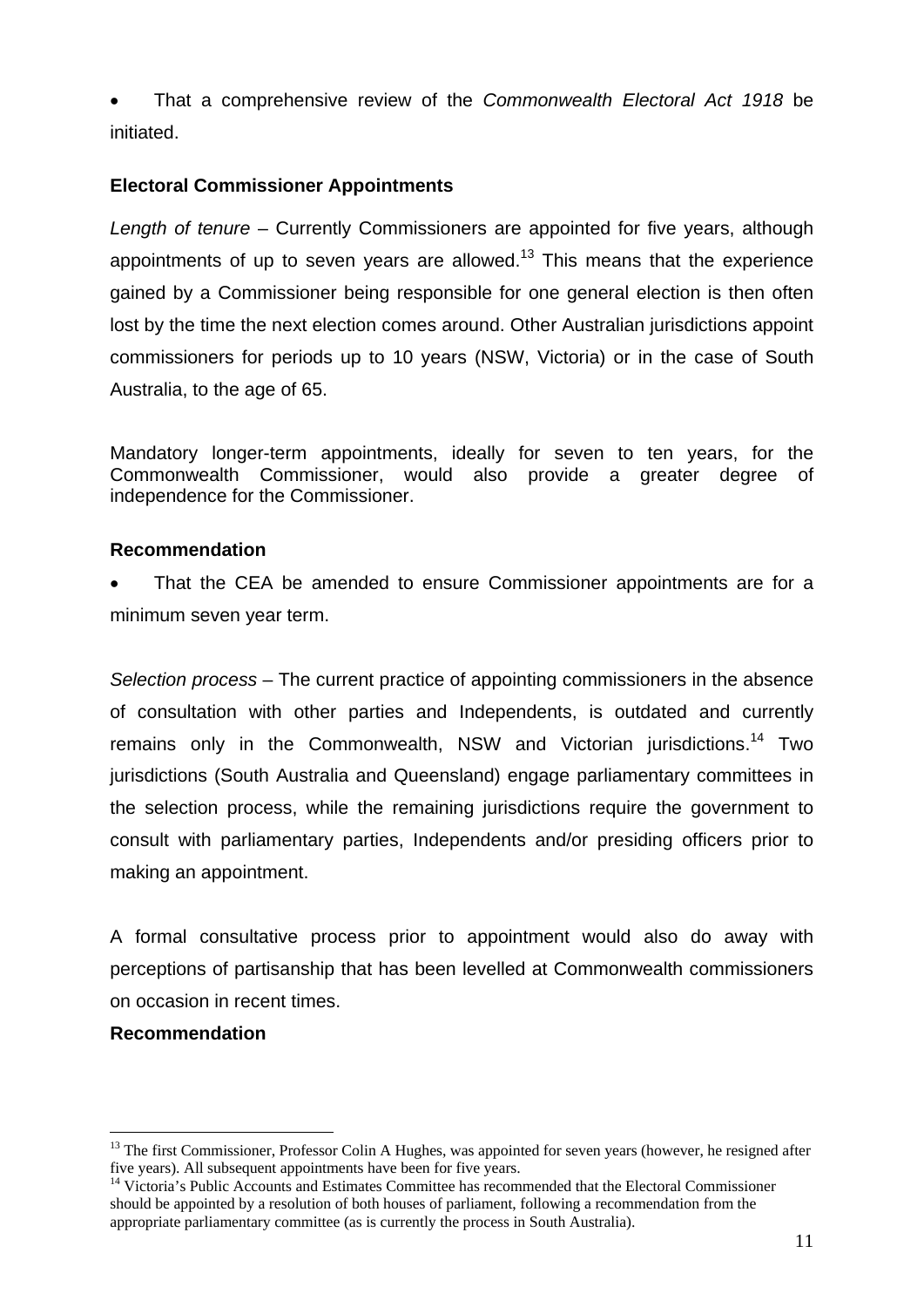• That Commissioner appointments be determined following a formal consultation process involving the government and opposition and a representative of independent and minor party MPs and Senators

#### **District Returning Offices**

The organisational structure of the AEC is outdated, inefficient and costly. There is no longer any justification for having an AEC District Returning Office (DRO) in every electoral division. The Commission itself is well aware of this, and for decades has been attempting to geographically rationalise its divisional offices. It has had some success – currently, around 120 offices around the country service 150 electorates and the state, territory and federal head offices.

The continuation of the current DRO structure is related to automatic enrolment issues. Every year, several million paper enrolment forms are data-entered by divisional office staff. Once these forms become largely a thing of the past (as would be the case under automatic enrolment), one of the few remaining justifications for maintaining divisional offices disappears

#### **Recommendation**:

• That the AEC be encouraged to further regionalise/amalgamate/co-locate its divisional offices.

• That DROs , as they currently exist—one per Division, permanent and staffed, be phased out by the middle of the next election cycle, ie by mid-2012 to be replaced by a system that would operate for six weeks before each federal electoral event.

## **The Australian Electoral Commission**

When it comes to conducting elections, one advantage Australia has over most other countries (and especially the USA) is that they are managed by a national body – the AEC – rather than a concerted effort of state/local government bodies. This is a benefit that should not be surrendered.

But should there be more than one national body? The AEC's several tasks require different skills. The much smaller jurisdiction of New Zealand, for example, has three national bodies. One of them maintains the electoral roll, one of them conducts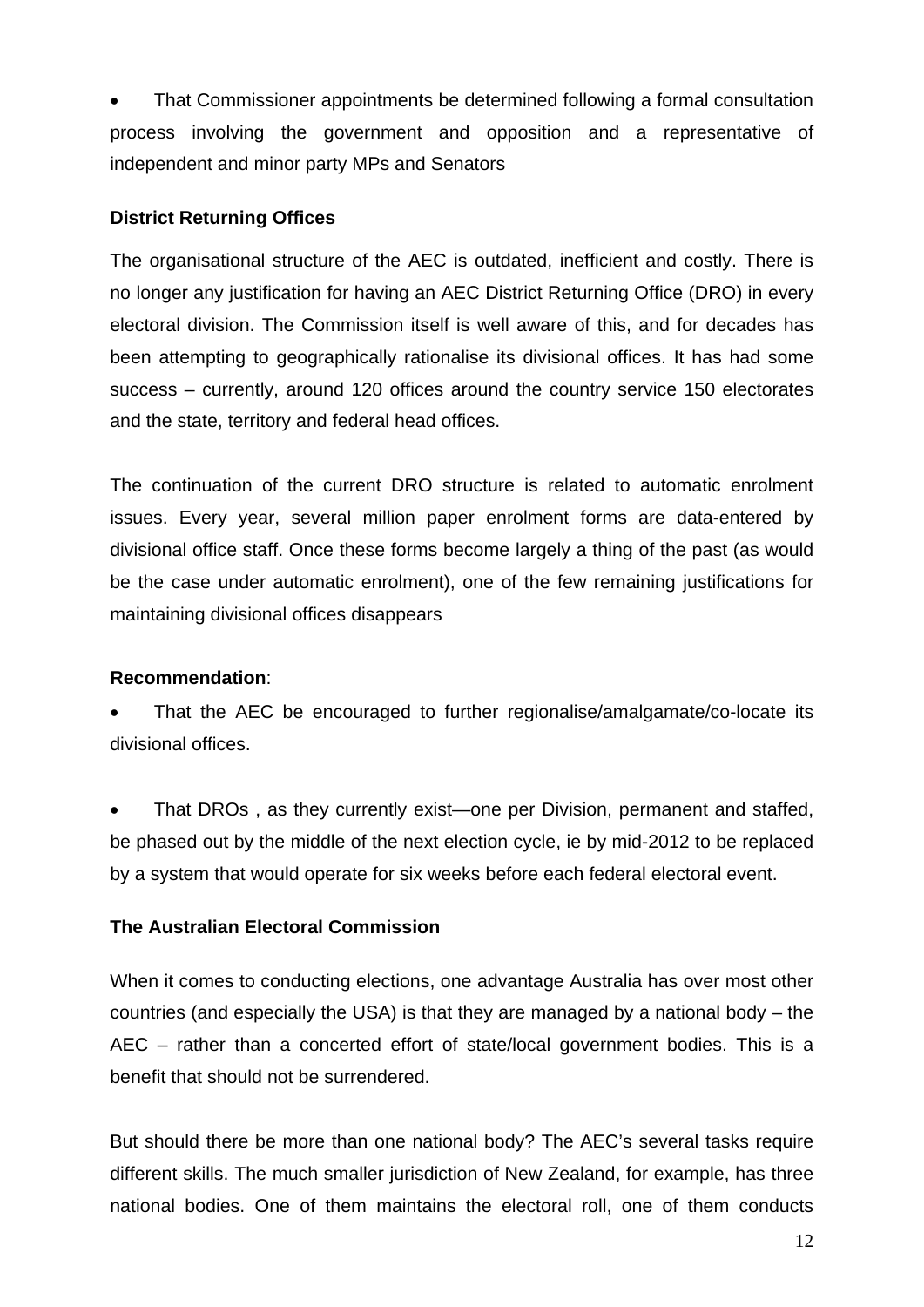elections, and a third deals with party/campaign finance matters, regulation of advertising, logos and electoral education

## **Recommendation**:

That serious consideration be given to restructuring the AEC into three authorities:

- A **National Enrolment Authority** which would maintain the roll.
- A **National Election Commission** which would conduct elections, redistributions and engage in electoral research and education.
- A **National Campaign Authority** which would administer and regulate the funding and disclosure regime.

## **8. Party Registration**

Registered parties currently receive benefits not available to other electoral competitors – such as ballot paper identification and centralised nomination procedures. In addition, parties receive substantial public funding.15 Despite these benefits, there are minimal requirements placed on how parties are to be structured or organised. Although a party is required to provide a copy of its constitution when applying for registration, there is no requirement for the constitution to be based on democratic principles or for the constitution to be publicly available.

Requiring parties to operate on democratic principles would bring them into line with the parliamentary system to which they wish to become a part of, and by making party rules and processes more readily available, adds to the transparency and accountability of party operations. This may also have the effect of encouraging more citizens to become members of a party, and to participate actively in party processes.

## **Recommendations**

1

• That registered political parties' constitutions be based on democratic principles similar to that contained in section 73A of Queensland's *Electoral Act 1992.*

• That registered political parties' constitutions be available on the AEC's web page.

**New Parties** Currently MPs and Senators who have been elected representing one party can register another party under s126(1) of the CEA, without having to meet

<sup>&</sup>lt;sup>15</sup> In excess of \$48m from the 2007 federal election.